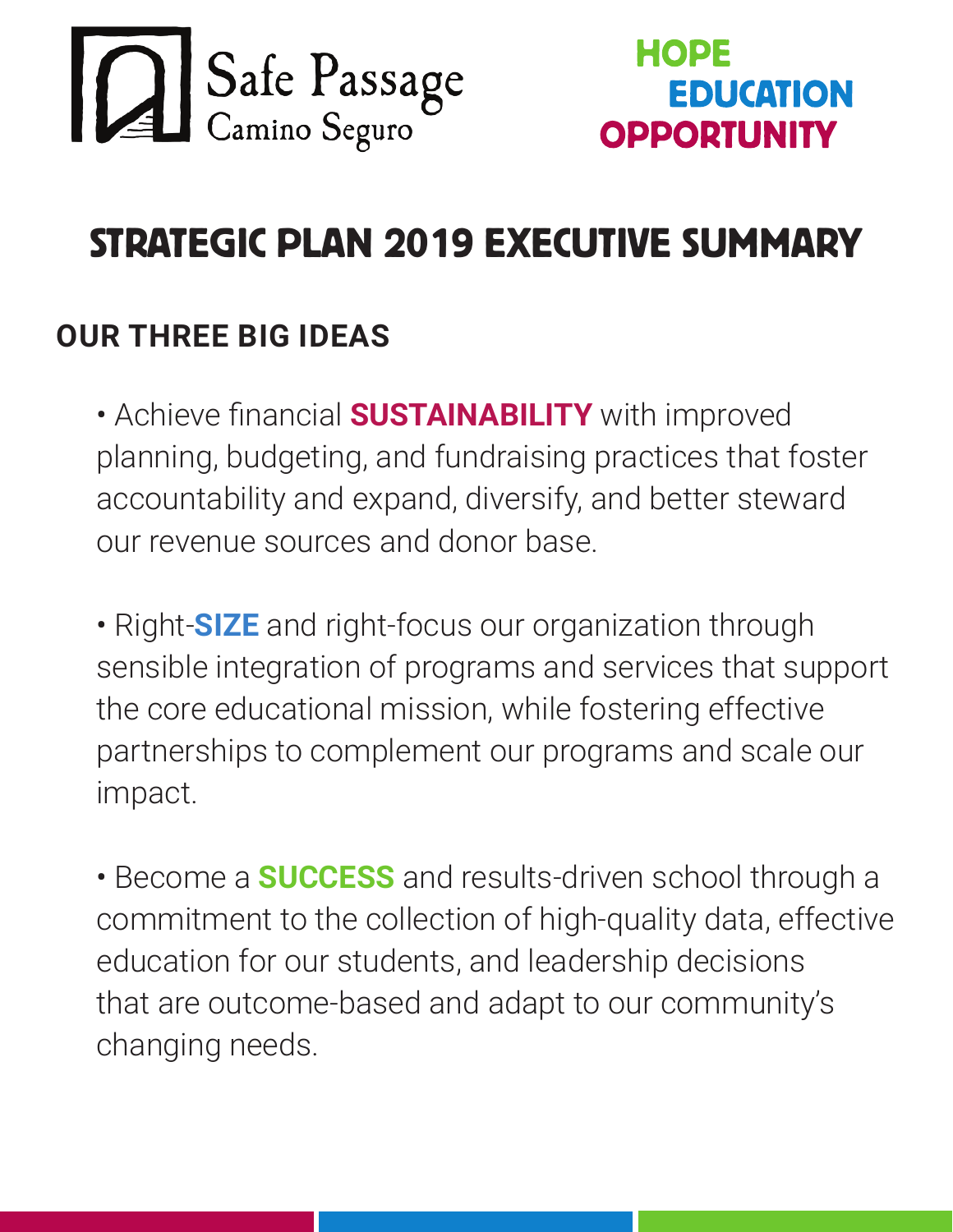



# FOCUS AREAS

#### **1. MISSION**

**Mission**: Safe Passage works to break the cycle of poverty for the youth of the Guatemala City Garbage Dump community through innovative education, family engagement, and viable careers for our students.

**Vision**: Safe Passage is an international model for how a transformational education of the whole child-focused on wellness, lifelong learning, vocational skills, and community engagement, can break the cycle of poverty.

**Values**: Community, Responsibility, Grit (Perserverancia), Compassion, Diversity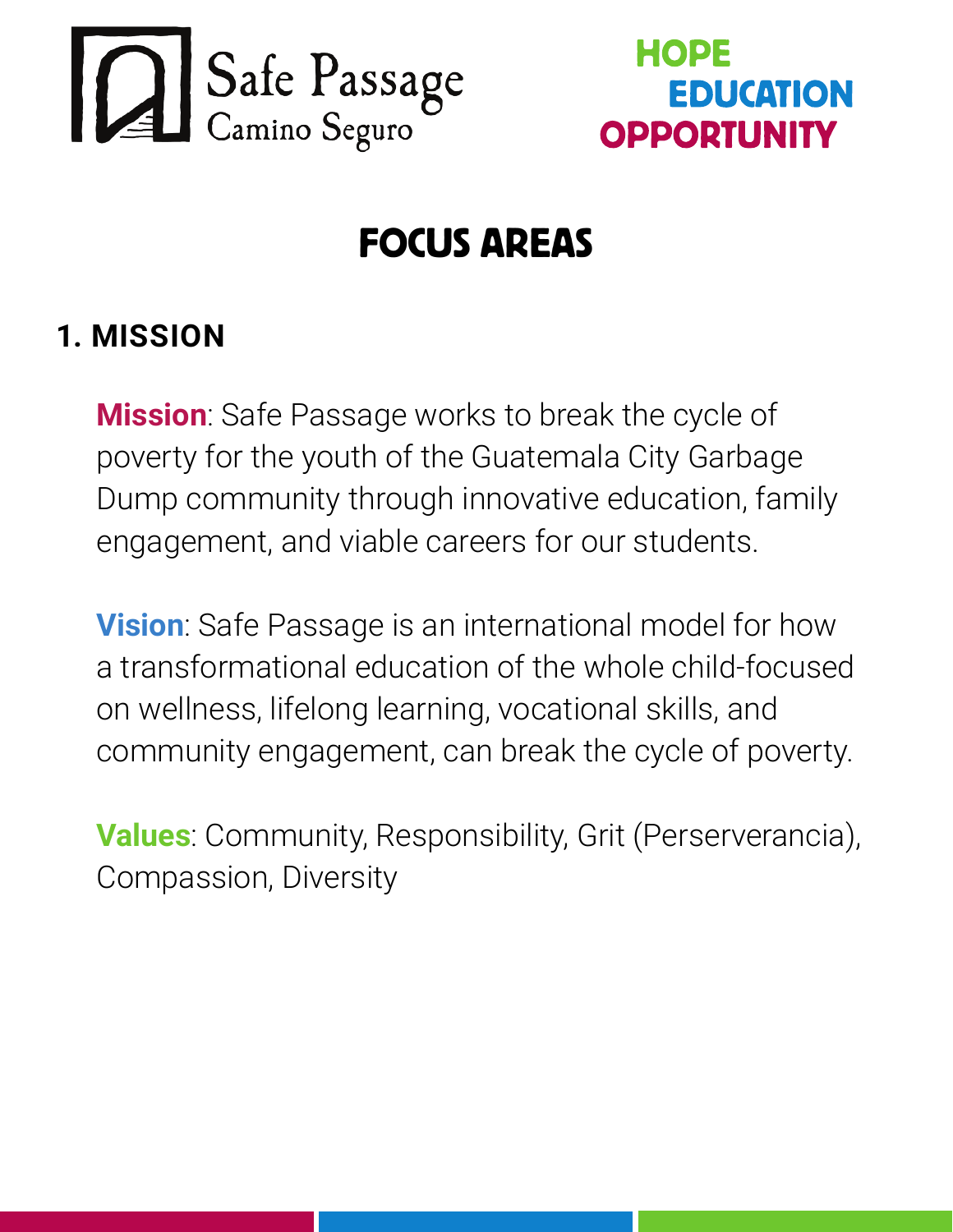

## **2. SCHOOL AND PROGRAMS**

• Extend full day formal school program into *Básico* with proof of concept of "A School of our Own" up to 9th Grade.

• Conduct partner outreach efforts and appropriate market research to create the optimal design for 10th through 12th grade, in addition, to post-graduation support to ensure effective employment for all students exiting our program (*Próximo Paso Plus*).

• Align programming and curriculum, lesson plans, and pedagogy for Pre-K to 9th grade with a commitment to Expeditionary Learning, while refining established student and teacher profiles.

• Right-size and reform our programs that support whole childoriented, but are ancillary to our full-day school (Adult Education, Parent Training, *Creamos*, and *Oportunidades*/CRE).

• Evaluate and modify compensation scales and retention efforts for both teaching faculty and staff, while providing the necessary financial resources to reinforce school-wide quality in instruction.

• Allocate resources, curricular support, and the necessary staffing to build school-wide focus on literacy in English and technology.

• Align needs, accountability, and procedures for all supporting programs for our students from nutrition and medical care to social work and psychology.

• Reform and expand Volunteer Programs and Support Teams as both an outreach and development aspect of our overall organization.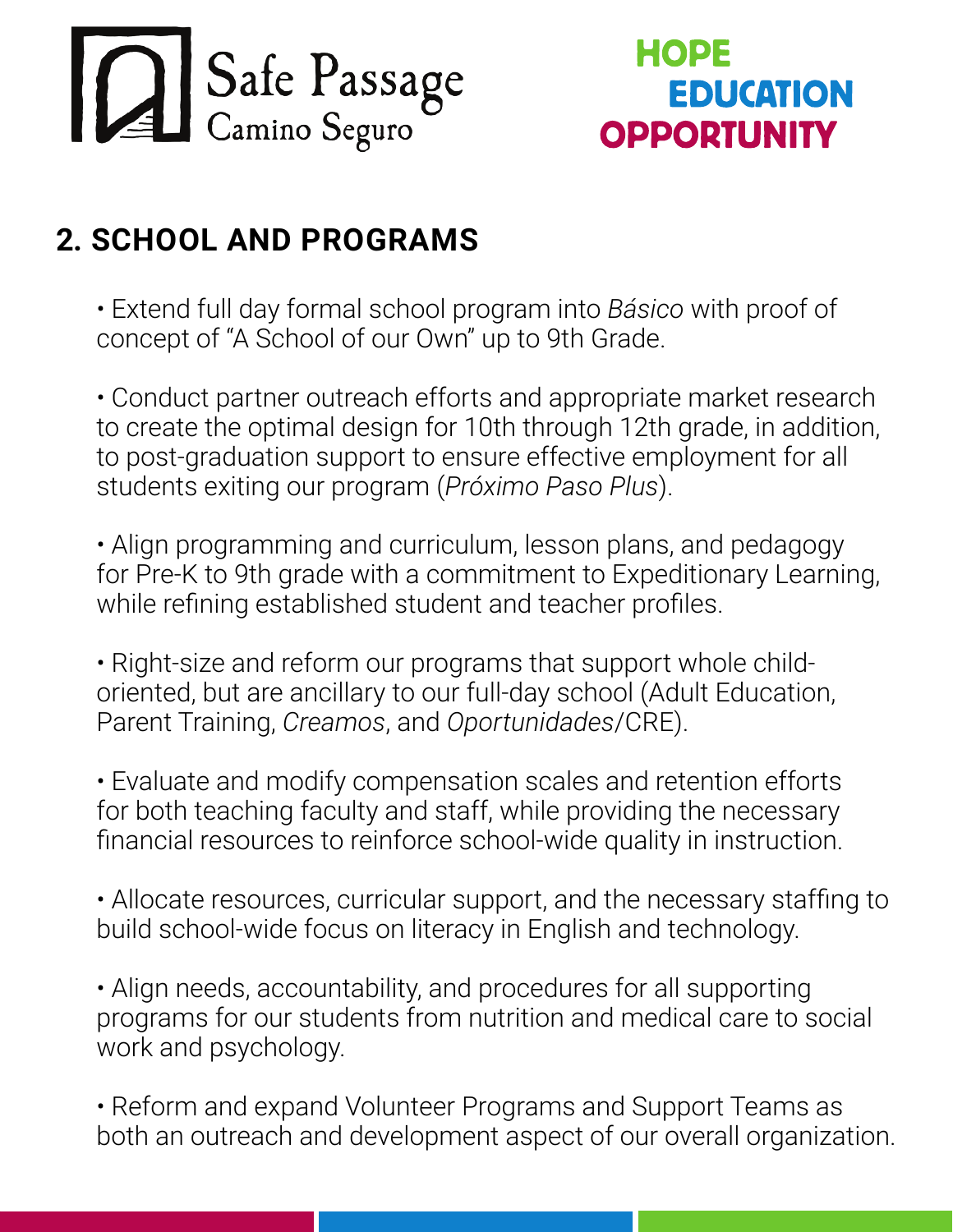

#### **3. FACILITIES**

• Propose and decide the future design and fundraising plan for a new *Básico*/Administrative building.

• Create transitional space for *Básico* students in Primary Building for 2019 and in 2-level building on playground land in 2020.

• Implement a higher and better use plan for Multipurpose Center: 1) expand *Creamos, Oportunidades*, and *Próximo* Paso 2) move Bodega storage space here. Continue environmental testing and appropriate environmental interventions.

• Resolve land ownership for both Multipurpose Center and *Jardin* before confirming future structural upgrades and investments.

• Complete needed fundraising and construction of McAdams Family Learning Garden and Annex, with the addition of multi-use space that can be used for *Básico* classes in the short term, and relocation of a medical clinic in the future.

• Maintain a broader contingency spacing plan for *Básico* classes up to 9th grade that utilizes a combination of existing classrooms at the *Colegio,* new space located at the McAdams Family Learning Garden and Annex and the option of portable classrooms, while board deliberations regarding a future *Básico* building continue.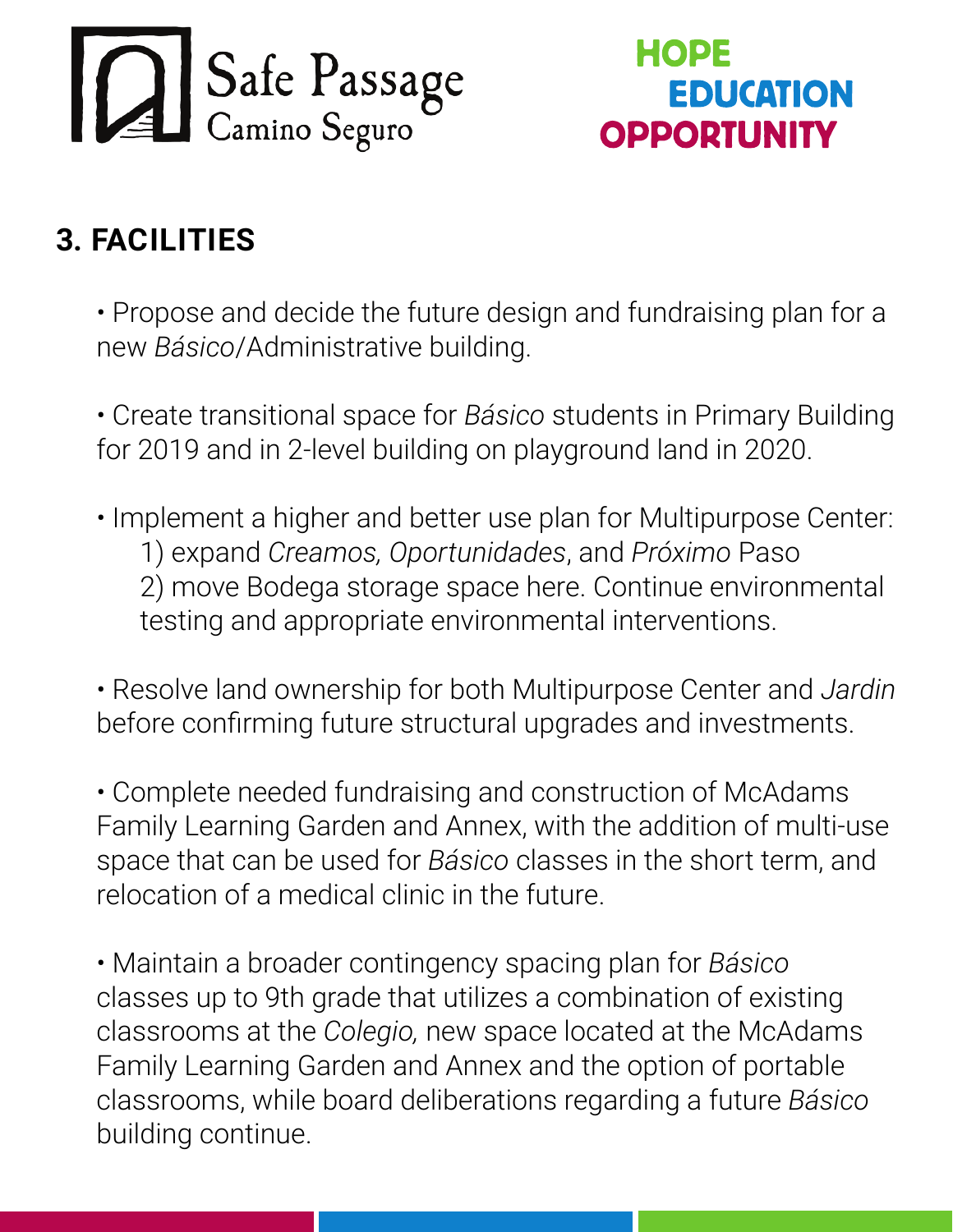

## **4. FINANCE**

• End each fiscal year in a positive net performance position.

• Finalize transition to cost center budgeting approach and calendar year planning while maintaining existing fiscal year parameters for auditing and external reporting.

• Reduce endowment annual spending rate from 5% to 3%; increase annual fundraising accordingly.

• Refine and annually calculate organizational investment per Positive Student Result (PSR) as a metric for the success of academic and vocational programs across all educational cost centers.

• Transfer management and budgetary responsibility of adultcentered support programming to *Creamos* as well as associated program, salaries, and overhead costs.

• Make the necessary reductions in other programming and management expenses to ensure by 2021 that the cost of adding two additional grades to *Básico* is approximately equal to what would have resulted from customary inflation adjustments to present-day programming (3% per annum, and 7% aggregate between 2019 and 2021).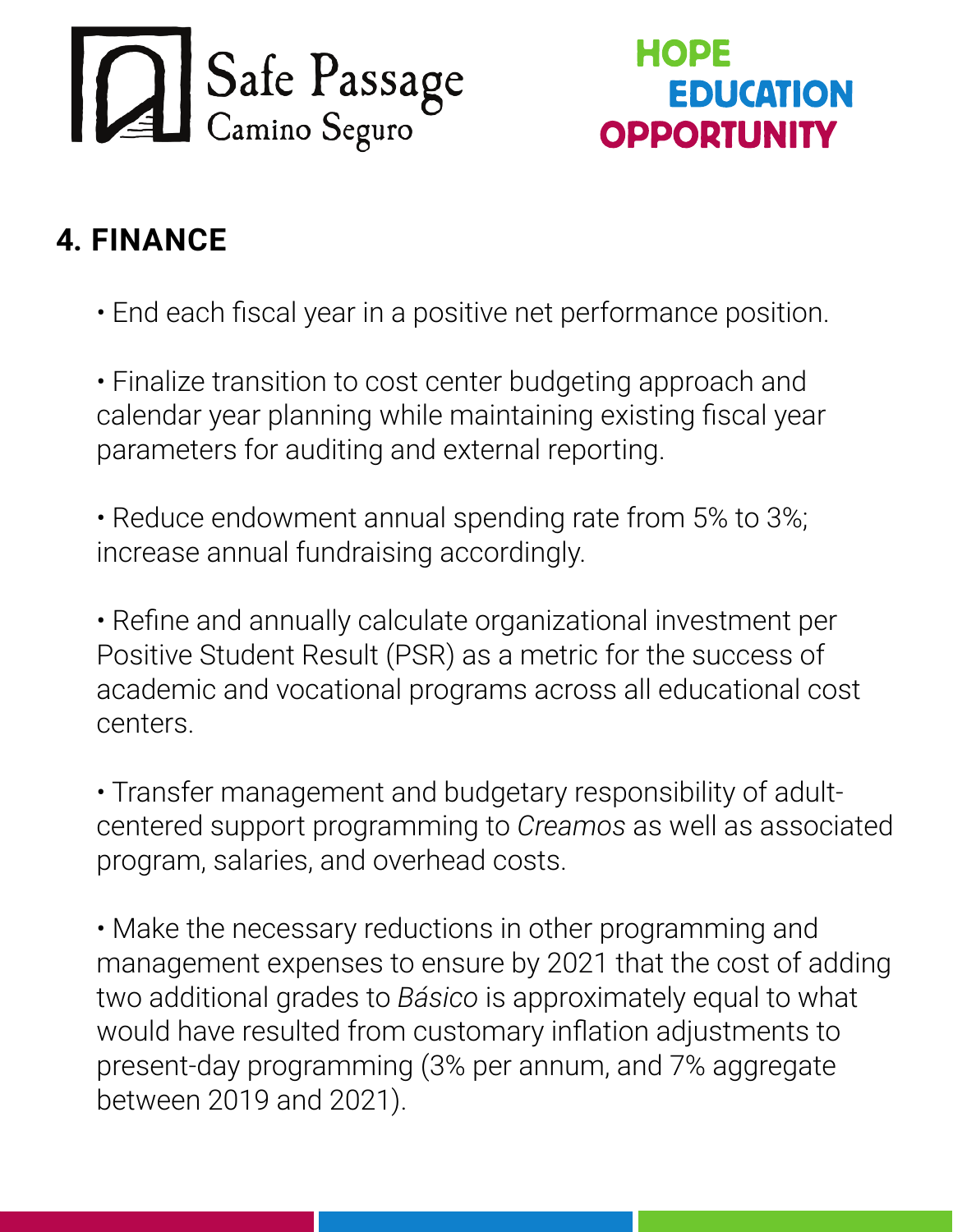

## **5. DEVELOPMENT**

- Expand Development and revenue goals to meet the strategic growth needs of the organization.
- Implement a regional approach to the US, European, and Guatemalan fundraising, with specific monetary goals for each region and fundraising category.
- Strengthen the Guatemalan Leadership Committee, with Executive Director, solicit gifts-in-kind for all goods and services, foundation support, and broader Guatemalan cash donations.
- Meet \$50,000 goal in Guatemala to complete the standing US donor match.
- Detail a strategy and funding plan for: Playground and *Básico* building, VIP tours, expanded sponsorship for each class entering Pre-K, and Support Team follow-up.